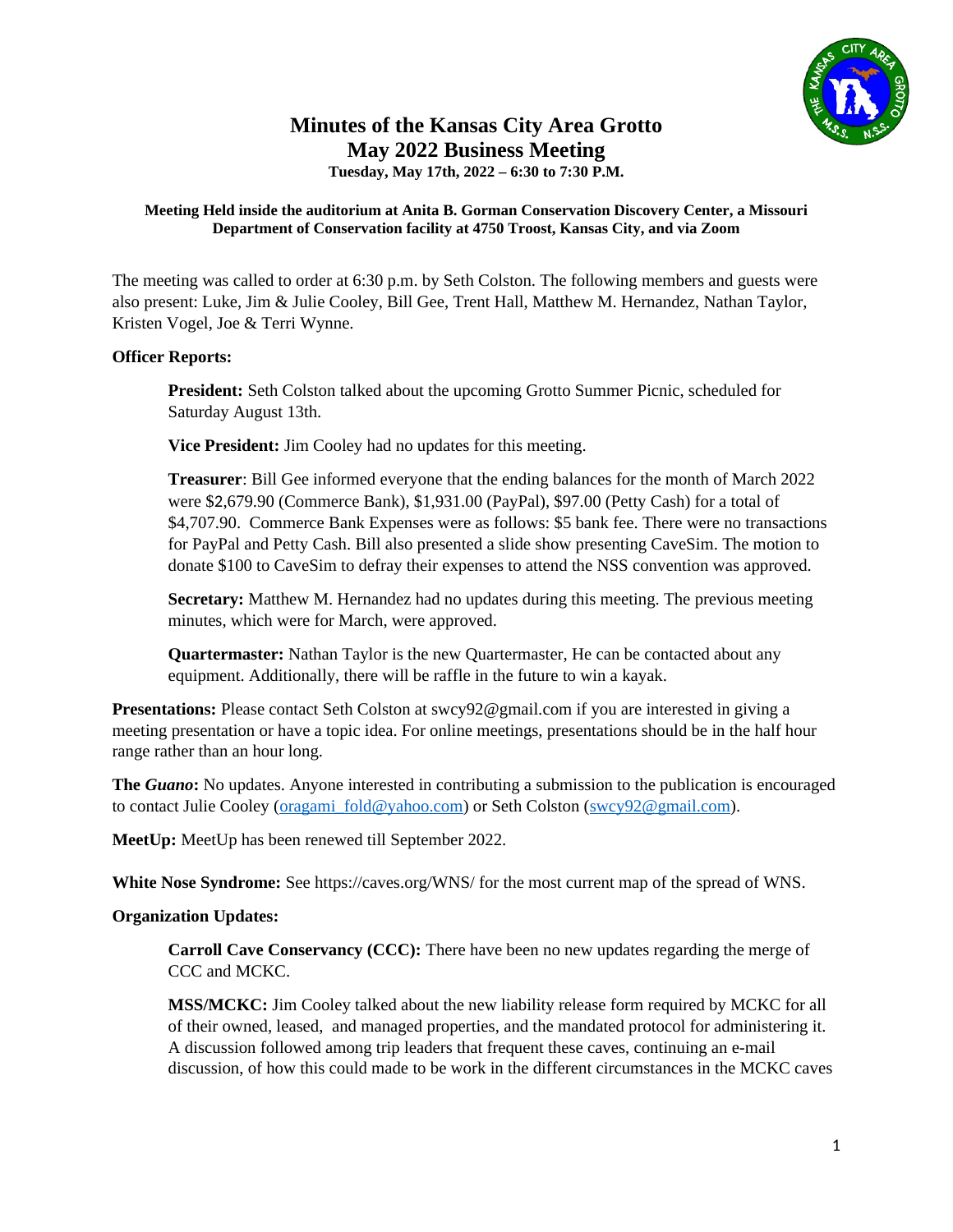that KCAG members manage and KCAGers use A LOT: Cleveland, Perkins, and, to a lesser extent, Lewis.

#### **Project Updates:**

**Hickory County:** Gary Johnson was not present, so no updates were discussed.

**Stark Caverns Survey Project:** Bill Gee talked about doing a survey in the cave on June 4<sup>th</sup>, focusing on the Rugged Canyon portion of the cave. Contact Bill Gee at bgee@campercaver.net.

**Cloud 9 Ranch:** Jim Cooley talked about the recent cave map quality control trip he and Julie led with Lee Krout, another cave-fanatic ranch member named Peter Schnegelberger, and Candace and Mike Kovacs of SPG. A lot of time was spent surveying a new cave, OZK-124 Critter Crawls Cave, one of two they found, and looking for two others recently reported that could not be found. QC efforts were focused on Flat Ceiling Cave, Cave Hole Cave, the Bear Caves, and Fogey.

**Devil's Icebox:** Seth Colston had no updates for Devil's Icebox.

**Geronimo Cave:** Seth Colston will be conducting the remaining survey work for this on June 2nd and 3rd. Please contact Seth Colston at swcy92@gmail.com

### **Trip Reports and Other News:**

**Grotto Meeting:** The meeting scheduled for the month of June has been canceled, the next meeting will be on July  $5<sup>th</sup>$  the first Tuesday of the month.

**Grotto Summer Picnic:** Rick Hines will be hosting the picnic on Saturday, August 13<sup>th</sup>. Details will be updated when available.

**New Business:** A motion was made, seconded and passed to elevate the position of Novice Trip Coordinator a grotto Board Position. Welcome to the Dream Team, Kristen Vogel!

**Unfinished Business:** No unfinished business. The meeting was adjourned. Participants then had pizza at Minsky's Pizza at  $51<sup>st</sup>$  and Main.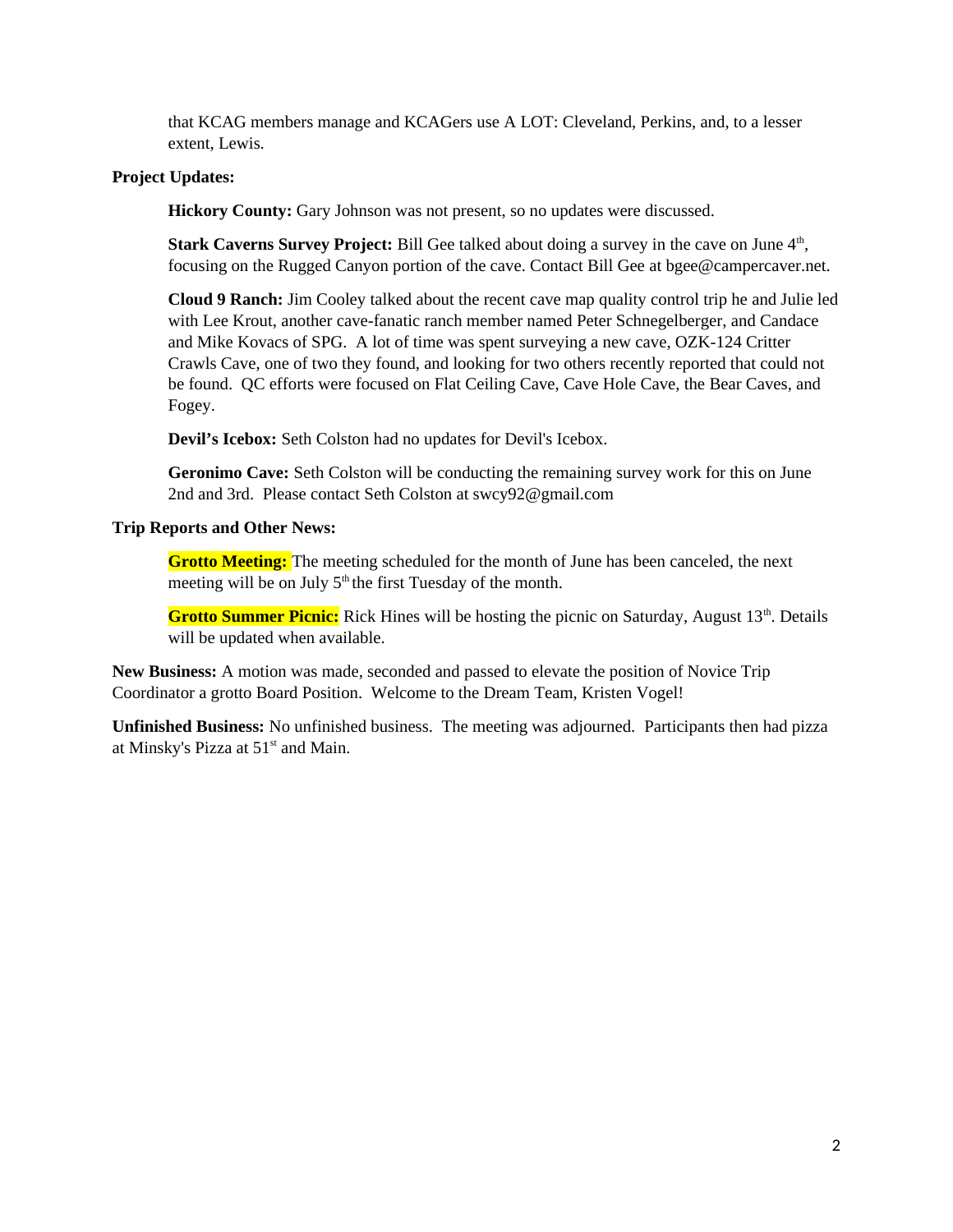# **Upcoming Trips and Events**

COVID-19 update: Check with the trip leader before you set out to attend any of these events. Many of the "stay at home" restrictions have been lifted. Restrictions or not, please make your own decision regarding your health. The caves are not going anywhere.

 $2022$  May  $22<sup>nd</sup>$  – Cleveland Cave Novice Trip. Contact Kristen Vogel for more information. vogel\_kris@yahoo.com

2022 May 27<sup>th</sup> through 29<sup>th</sup> – Speleofest. This is a caver gathering in Kentucky. More information at the Speleofest web site. http://speleofest.com/

2022 June  $4<sup>th</sup>$  – Carroll Cave Restoration Project. Contact Kristen Vogel for more information. [vogel\\_kris@yahoo.com](mailto:vogel_kris@yahoo.com)

2022 June  $4<sup>th</sup>$  – Stark Caverns Survey Trip. Small people are needed as we will be traversing some tight passages. Contact bgee@campercaver.net for more information.

2022 June 13th – Introduction to Caving. This is a Zoom call starting at 6:30 CDT, 6:30pm CDT. Register at https://us02web.zoom.us/meeting/register/tZYqd-qhqD0rGtPmhR32aNAGZQFJobzWHQJF

2022 June  $13<sup>th</sup>$  through  $17<sup>th</sup>$  – NSS National Convention in the Black Hills of South Dakota. Central States Fairground in Rapid City, South Dakota. Go to NSS 2022 Convention Website for more information.

2022 June  $26<sup>th</sup>$  – Perkins Cave Novice Trip. Contact Kristen Vogel for more information. [vogel\\_kris@yahoo.com](mailto:vogel_kris@yahoo.com)

2022 July  $9<sup>th</sup>$  – Carroll Cave Data Logger Service Trip. This is a fairly easy trip. Membership in Carroll Cave Conservancy is required. Contact bgee@campercaver.net for more information.

2022 July 24<sup>th</sup> through  $31<sup>st</sup> - 18$ th International Congress of Speleology. Savoie Technolac, 16 Avenue du Lac du Bourget, Le Bourget-du-Lac, France. http://uis2021.speleos.fr/

2022 September 22<sup>nd</sup> through 24<sup>th</sup> – Fall MVOR. The location is Perryville, Missouri. Sponsored by SEMO Grotto. More details and registration information should be out in early August.

2022 October  $8<sup>th</sup>$  – Over The Edge urban rappel event. This is a fund raiser to benefit Restoration House of Greater Kansas City. The location is the Marriott Hotel at I-435 and Metcalf in Overland Park. More information at https://give.overtheedge.events/oterh2022

2022 October  $15<sup>th</sup>$  – Bridge Day in West Virginia. <https://officialbridgeday.com/>